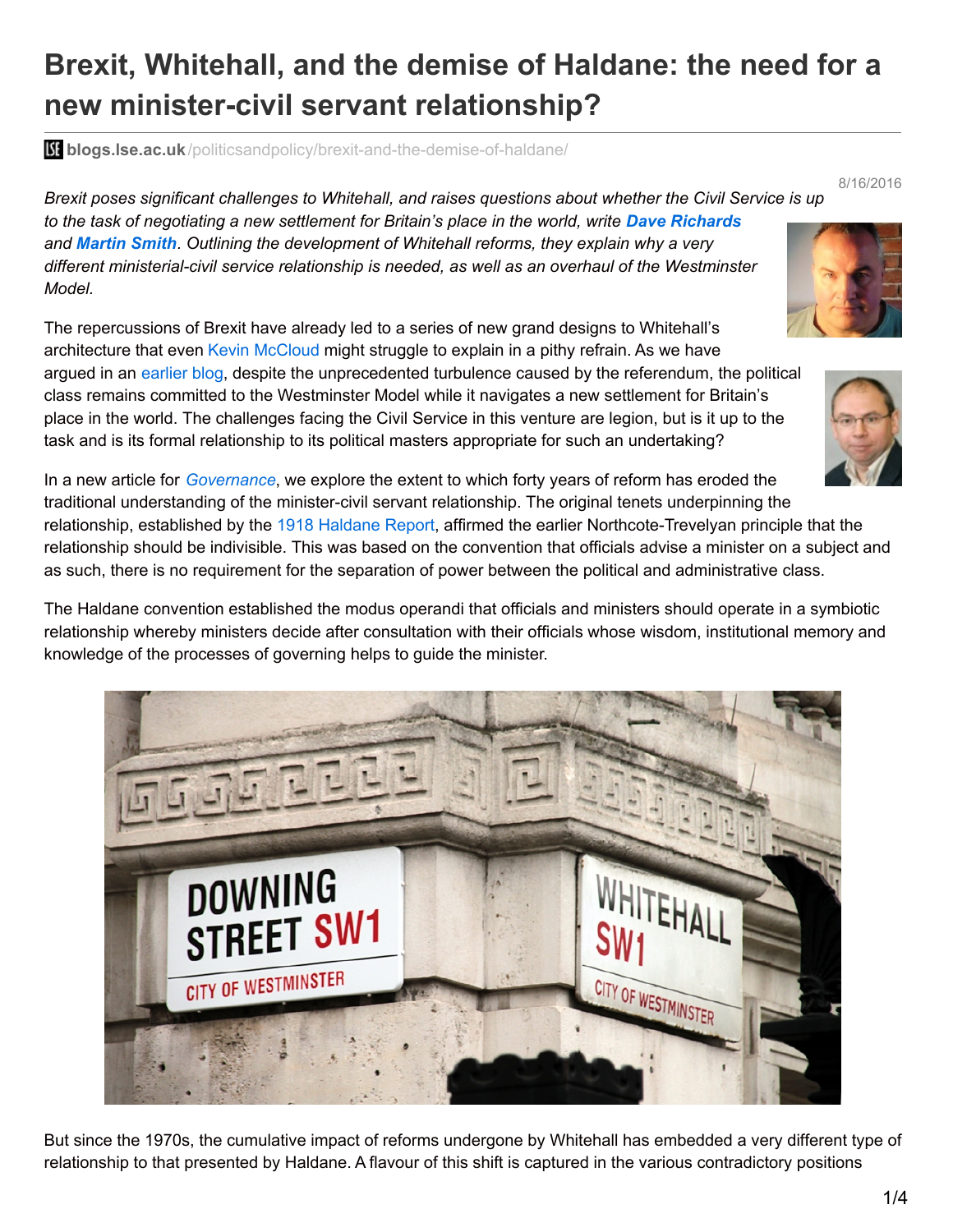offered by politicians in the framing of their view of the bureaucratic class:

- ministers constantly pay lip-service to the Civil Service's ability in terms of support and intellectual excellence while at the same time criticising it for lacking the appropriate skill-sets for the twenty-first century;
- officials are portrayed as first-rate policy designers, yet conversely caricatured as ineffective policy implementers;
- ministers still invoke the hackneyed analogy of Whitehall as a 'Rolls-Royce-like' machine, but are then swift to blame it for multiple policy failures, often in terms of an inability to devise policies that effectively translate into 'real world' outcomes.

Such views do little to convince the external world that ministers and civil servants still view their own relationship as the trusting and unified dyad of Westminster folklore.

The reforms introduced over recent decades – often discussed under the label of New Public Management – lead us to conclude that what today has emerged in all but name is an accountability-based, principal-agent relationship between civil servants and their political masters that is far removed from the original Haldane convention.

The process started under Thatcherism which, partly informed by public-choice accounts of bureaucracy, has shaped the way post-1979 governments view the Civil Service in a more adversarial light. Whitehall was to be seen as a partner in the policy process, but only in the context of a particular notion of 'party sovereignty' – it was there to implement the will of the government. Failure to do so was portrayed as an entrenched unwillingness to politically engage with the Thatcherite project, or as managerial incompetence. The idea that officials had a role in mediating ministerial preferences was challenged head-on. Thatcherism politicised the minister-civil servant relationship by overseeing a shift from mutual dependence to conflict. The Civil Service, in this sense, joined the 'enemies within', they were "not one of us", and were seen as a constraint on the Thatcherite project.

All post-1997 governments have embraced a similar critique of Whitehall. The period of Whitehall reform under New Labour led to considerable changes unfolding across the civil service. Notable examples include:

- significant increases in special advisers (especially around the prime minister);
- a much greater focus on implementation through the Prime Minister's Delivery Unit;
- increased use of private suppliers in the delivery of public services;
- a greater use of targets and market mechanisms as methods for controlling agents.

Since 2010, governments have adapted New Labour's reform agenda, so moving further away from Haldane. Ministers have sought to increase their power over the senior civil service through particular mechanisms of managerialism and accountability, including:

- $\circ$  the rise in political advisors (38 in 1997, 74 in 2010, and 107 by 2015);
- o the introduction of extended ministerial offices:
- an increased role for ministers in appointing Permanent Secretaries this change raising questions over the principle of neutrality and whether senior officials seeking appointment to this level would continue to 'speak truth unto power' for fear of promotional non-preferment;
- changing the rules under which civil servants give evidence to Select Committees;
- the introduction of performance objectives for individual Permanent Secretaries which challenges the Westminster Model's conception of individual ministerial accountability;
- the introduction of Departmental Business Plans replacing Labour's Public Service Agreements to offer a different form of control and accountability. 'Priorities' and 'transparency' became the new *lingua franca* of public services as Whitehall was tasked with shifting from 'bureaucratic accountability to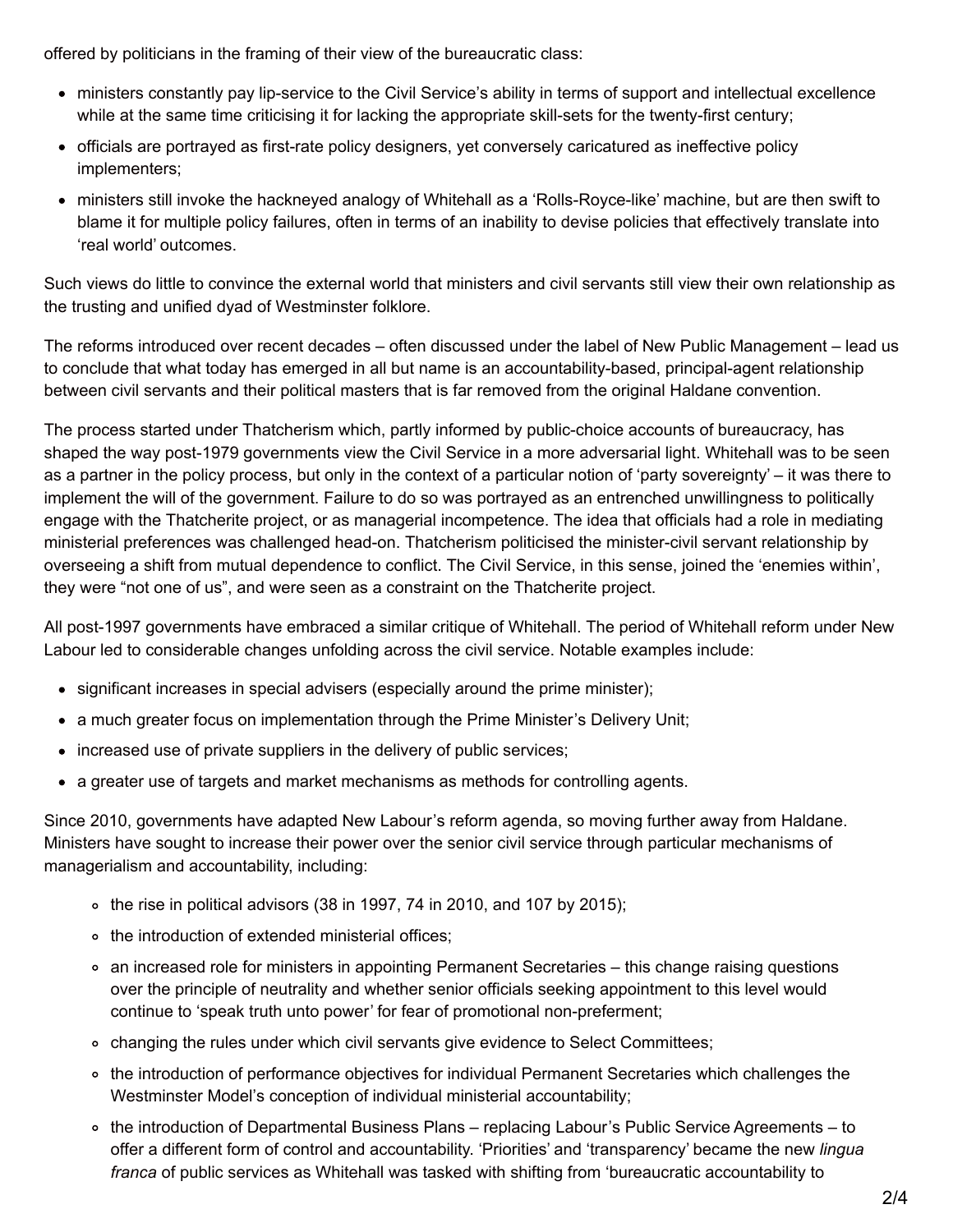In practice, as Table 1 reveals, little changed in terms of a target culture thriving across Whitehall.

| <b>Department</b>           | <b>Current 'Live'</b><br><b>Objectives (June</b><br>15)' | <b>Coalition</b><br><b>Objectives</b><br>(Average for<br>$2011 - 12$ <sup>ii</sup> | <b>New Labour</b><br>(PSA) Targets<br>(2010) |
|-----------------------------|----------------------------------------------------------|------------------------------------------------------------------------------------|----------------------------------------------|
| <b>Cabinet Office</b>       | 31                                                       | 35                                                                                 | 6                                            |
| <b>Defence</b>              | 26                                                       | 24                                                                                 | 3                                            |
| <b>Home Office</b>          | 19                                                       | 35                                                                                 | $\overline{7}$                               |
| <b>Transport</b>            | 16                                                       | 17                                                                                 | 4                                            |
| <b>Treasury</b>             | 15                                                       | 24                                                                                 | $\overline{2}$                               |
| <b>Justice</b>              | 15                                                       | 36                                                                                 | 5                                            |
| Health                      | 15                                                       | 33                                                                                 | 3                                            |
| <b>Work and Pensions</b>    | 12                                                       | 37                                                                                 | 8                                            |
| Education                   | 11                                                       | 25                                                                                 | 6                                            |
| Culture, Media, Sport       | 11                                                       | 27                                                                                 | 4                                            |
| <b>Foreign Office</b>       | 9                                                        | 17                                                                                 | 10                                           |
| <b>Energy &amp; Climate</b> | 9                                                        | 18                                                                                 | $\overline{7}$                               |
| <b>Environment</b>          | 9                                                        | 17                                                                                 | 8                                            |
| <b>HMRC</b>                 | 8                                                        | 5                                                                                  | 3                                            |
| <b>Business</b>             | $\overline{7}$                                           | 49                                                                                 | 6                                            |
| <b>Local Government</b>     | 5                                                        | 37                                                                                 | 6                                            |
| Int'l Development           | 2                                                        | 21                                                                                 | 7                                            |
| <b>Totals</b>               | 220                                                      | 457                                                                                | 95                                           |

[i] Data taken from all Govt. departments 'business reports' and departmental publications (available via gov.uk). 'Objectives' defined as either stipulating a numerical aim within the department's remit, or the necessity of further specific action(s) to achieve a policy aim or goal, all recorded 'targets' were live (i.e. not complete) at the time the **data was sourced.**

**[ii] Original data drawn from C. [Talbot](http://blog.policy.manchester.ac.uk/whitehallwatch/2012/08/targets-what-targets-change-and-continuity-in-the-performance-regime-in-whitehall/)**

Rhetorical claims that bureaucratic accountability has been abandoned at the behest of democratic accountability would seem misplaced. Instead, a fundamental change in the relationship between ministers and civil servants has occurred; a shift from interdependence to a binary mode of separation, based on a principal-agent model. Ministers have sought to download accountability while at the same time protecting against a diminution in the power they wield. At the same time, they have avoided addressing questions on the constitutional implications implied by these reforms. Their approach has been to argue that reform is wholesale, yet maintaining that the Westminster Model remains intact. Anything else would require the need to re-imagine the long-established constitutional certainties underpinning the British approach to governance.

In a post-Brexit world, the role of the Civil Service is potentially shifting towards that of an 'overseer'. It needs to oversee contracts, accountability and democratic processes, and ensure equity in a devolved and fragmented system. The primary function of officials is no longer just that of policy-making, but also as regulators of the policy process. Given the absence of veto-players in the Westminster system, this becomes a crucial dimension. Yet, evidence suggests that the reforms discussed above and their impact on the minister-civil servant relationship is constraining the latter's veto-playing function.